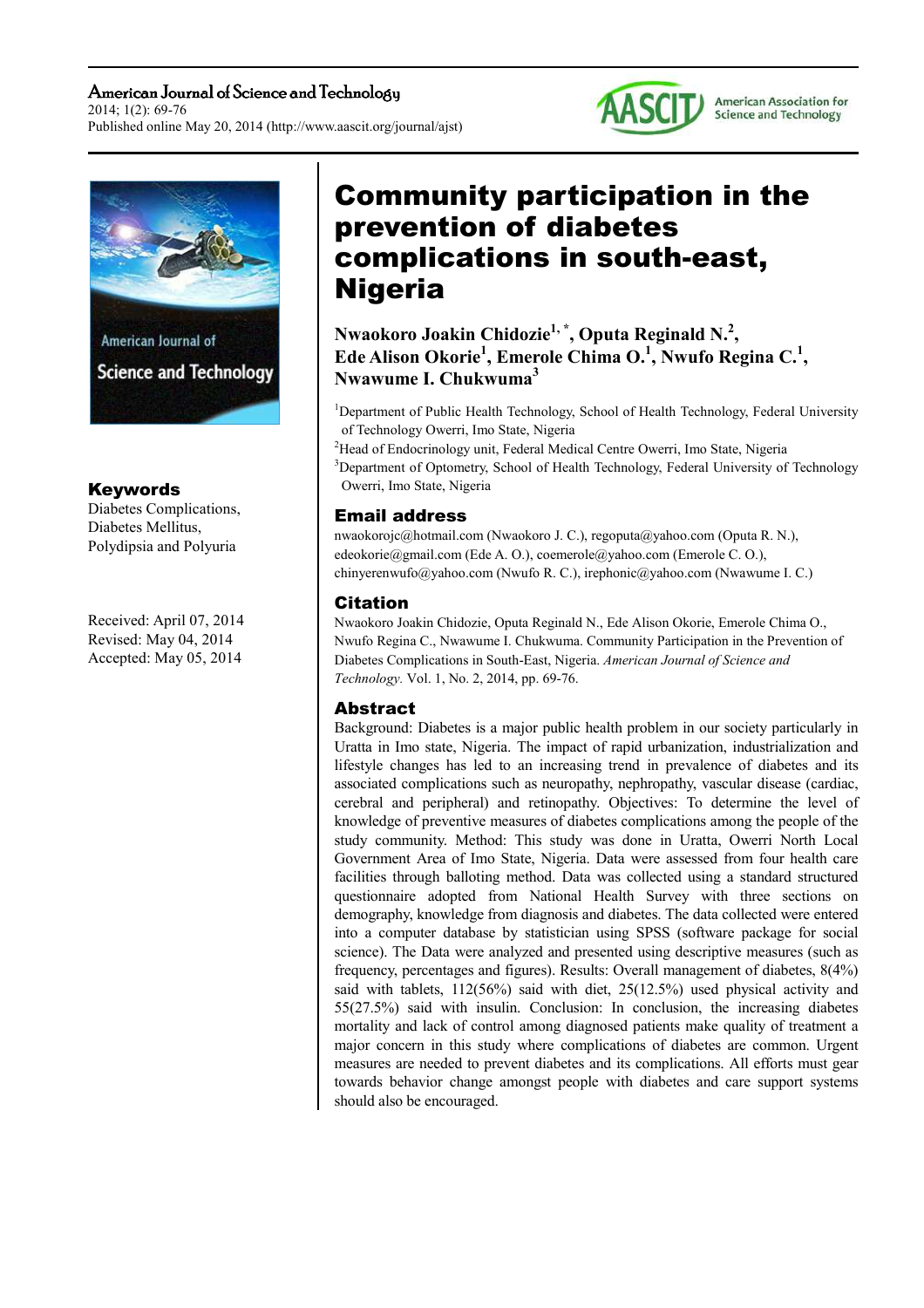## 1. Introduction

Diabetes is a chronic metabolic disorder that has been recognized as a disease since ancient times. The word diabetes is a Greek name which means "to run through". It is a disease in which the body does not produce or respond properly to insulin, a hormone that is essential for controlling of levels of glucose or a disease in which the body cannot produce insulin, a hormone produced by the pancreas, controls the blood glucose level by regulating the production and storage of glucose (Emeharole, 2008). Diabetes is a disease in which the blood sugar is elevated (or too high). Diabetes is an umbrella term for a number of metabolic diseases that affects the body's ability to control blood glucose levels. Diabetes has a considerable impact on the income and health resources of any nation. The impacts of diabetes on individual lives have subdued hopes and vigor to pursue meaningful goals in life. As a chronic condition, it places immense burden and untold hardship to people with diabetes and families (Nwaokoro et al, 2014). Almost all older adults according to World Health Organization, (WHO, 2006) who develop this disease have what is called "Type 2" diabetes. Type 2 diabetes occurs because the body cannot properly use the insulin it makes (called insulin resistance). Also the body cannot produce enough insulin to overcome the body's resistance to insulin. Insulin is a hormone that converts sugar, starches and other food into energy for daily life. It is a hormone that helps regulate blood sugar (Graber et al, 2002). Among all the patients suffering from diabetes, type 2 has about 90% of such cases. In diabetes there may be a decrease in the body's ability to respond to insulin or a decrease in the insulin produced by the pancreas which leads to abnormalities in the metabolism of carbohydrates, proteins and fats. The resulting hyperglycemia may lead to acute metabolic complications including ketoacidosis and in the long term contribute to chronic micro-vascular complications. According to Balducei et al; (2006), stated diabetes mellitus as a complex, chronic disorder characterized by disruption of normal carbohydrates, fat and protein metabolism and the development over time of micro-vascular and macro-vascular complications and neuropathies.

## 2. Diagnosis of Diabetes

It is important to diagnose diabetes as early as possible so that treatment can commence. People in high risk groups need to be screened for undiagnosed diabetes. A three-step screening and diagnosis procedure is recommended for detecting undiagnosed diabetes:

- $\triangleright$  Initial risk assessment using a risk assessment tool or risk factors
- > Measurement of fasting plasma glucose
- Sometimes an oral glucose tolerance test (OGTT).

Diagnosis must be confirmed on a subsequent day unless unequivocal hyperglycaemia with acute metabolic

decompensation or obvious symptoms is present. The OGTT is unnecessary to diagnose diabetes in people with an unequivocally elevated fasting or random plasma glucose. An OGTT needs to be performed in a person with an equivocal result. The test is carried out after an overnight fast, following three days of adequate carbohydrate intake (greater than 150 g per day). A 75 g load of oral glucose is given and the diagnosis of diabetes can be made if venous plasma glucose level fasting is  $\geq 7.0$ mmol/L or 2-hour post glucose load is  $\geq$ 11.1 mmol/L. Capillary blood glucose measurement using a desktop meter may be used for testing for undiagnosed diabetes as long as it is confirmed by venous plasma measurement. Urine testing is not sufficiently sensitive or specific as a screening test for undiagnosed diabetes (Peter et al, 2011/2012).

## 3. Complications of Diabetes

When diabetes is not treated, it can lead to many different health problem and large amounts of glucose can damage blood vessels, nerves and organs. Even a mildly raised glucose level that does not cause any symptoms can have damaging effects in the long term such as heart disease and stroke. Diabetic patients are more likely to have heart disease and a stroke than someone without diabetes. Prolonged, poorly controlled blood glucose levels increase the likelihood of atherosclerosis (furring and narrowing of the blood vessels). This may result in poor blood supply to the heart, causing angina. It also increases the chance that a blood vessel in heart or brain will become completely blocked, causing a heart attack or stroke (Balducei, et al; 2006).

Cardiovascular disease: The term cardiovascular disease (CVD) includes heart disease, stroke and all other diseases of the heart and circulation, such as hardening and narrowing of the arteries supplying blood to the legs, which is known as peripheral vascular disease (PVD). However, heart disease and stroke are the two most common forms of CVD. The damage of CVD to the main blood vessels and is involved with 'hardening of the arteries' (atherosclerosis) and heart disease (Coccheri, et al; 2007). People with diabetes have an up to five-fold increased risk of CVD compared with those without diabetes. The reasons are prolonged, poorly controlled blood glucose levels, which affects the lining of the body's arterial walls. People with type 2 diabetes also often have low HDL cholesterol and raised triglyceride levels which both increase the risk of atherosclerosis (Diabetes UK, 2006).

Foot problems: Damage to the nerves of the foot can mean that small nicks and cuts are not noticed, leading to the development of a foot ulcer. About one person in ten (10) with diabetes gets a foot ulcer, which can cause serious infection. Check your feet every day and report any changes to your doctor, nurse or podiatrist. Look out for sores and cuts that do not heal, puffiness or swelling, and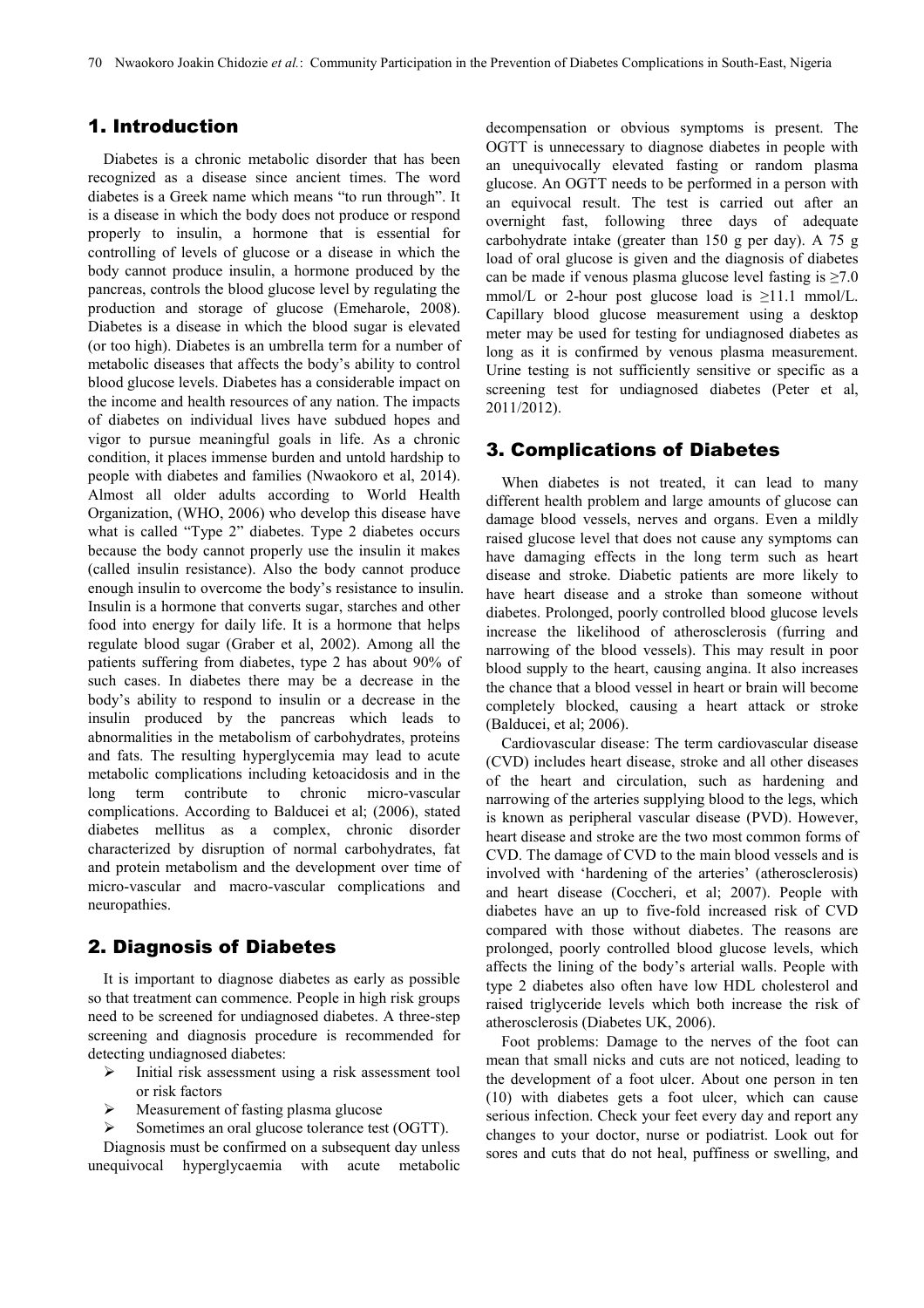skin that feels hot to the touch. Have a foot examination at least once a year (Cavanagh, et al; 2004)

Retinal damage: The small blood vessels at the back of the eye (retina) become damaged. The fluid and other components from blood leak into the eye, blurring vision. As this condition progresses, new fragile blood vessels start to form (proliferation). These grow forwards and bleed into the clear jelly-like part of the eye through which we see. In addition, fibrous scar tissue may form which shrinks, tearing the retina apart. If left untreated, proliferative retinopathy can result in blindness. (Moses, et al; 2002)

Chronic kidney failure: The kidneys rid the body of undesirable toxins by passing blood through many tiny filtering units (glomeruli). Any small damaged on blood vessels can prevent the glomeruli from working properly. In the early stages of kidney disease small amounts of blood protein (albumin) begin to leak through into the urine. This condition is called microalbuminuria (micro-albuminurea) and is usually the first stage of kidney disease to be detected. As the condition progresses (this may be over many years), the kidneys lose their ability to filter waste products from the blood, and more protein is leaked out. Sometimes people develop high blood pressure. If the damage becomes severe then the toxins may build up in the blood to dangerous levels (kidney failure). Then toxins need to be removed from the blood artificially by dialysis. Some patients may go on to have a kidney transplant (Brown, et al; 2005)

Nerve damage: Nerves allow body cells to communicate with the brain. Blood vessels supply the nerve cells with oxygen and nutrients. When these become damaged, nerves are starved and do not function properly. Electrical messages through the nerves are interfered with, or stopped altogether. Damage to nerves may lead to any of a number of problems including, Loss of sensation in the hands or feet, urinary problems such as incontinence, sexual problems such as impotence, digestive problems, dizziness, uncontrolled sweating, lack of recognition of hypos, sexual dysfunction: In men with diabetes (especially those who smoke), damage to the nerves and blood vessels can lead to erection problems. This may be treated with medication. Women with diabetes may experience a reduced sex drive, reduced pleasure from sex, lack of vaginal lubrication, reduced ability to orgasm or painful sex. Women with a lack of vaginal lubrication or painful sex may find a vaginal lubricant or water based gel helpful (Balducei et al, 2006).

Besides having higher amounts of sugar in blood of any older adults with type 2 diabetes are more likely to have higher cholesterol and triglyceride (fat) levels, erectile dysfunction, and infections that do not heal quickly which directly lead them to suffer from heart attacks, older adults with diabetes are at least twice as likely to suffer from heart attacks, stroke, and kidney failure, proper treatment of diabetes may help avoid these complication. The impact of this research is to create a possible solution so that the adverse effect will not occur, like educating them on the

dietary intake and this depends on the expose of the host community.

## 4. Methodology

This research outlines indicate the steps designed by the researchers to collect data. This includes research design, study area, Sample Size and Sampling Technique, Instrumentation for data collection procedures, Validity/Reliability of the Instrument and Method of data analysis.

#### 4.1. Research Design

Research design provides the glue that holds the research work together. A design was used to structure questions and outcomes were categorized into variables designing the essential elements of diabetes complications, management and prevention.

#### 4.2. Study Area

Uratta is a town in Owerri North Local Government Area of Imo State, Nigeria. Orie Uratta is the Headquarter of Owerri North; it has an area of 198 square km and a population of 175,395 at the 2006 census of Nigeria.

#### 4.3. Sample Size and Sampling Technique

A total of 200 diabetic patients were assessed by the researcher through a method of random systematic sample in both public and private health care centers.

The research design technique used was a descriptive cross-sectional survey involved patients attending primary health care center, Federal Medical Center (FMC) and two private health centers within the study area. The sample size was drawn from the diabetic patients in both public health facilities and private health centre in which diabetic patients receive treatment. A random sampling technique was used to select two (2) private health diabetes centers out of four (4) in Uratta communities. The private health centers are Matter-day clinic and salvation hospital. The selected two (2) private health centers were added to two (2) public health centers which were involved in the survey such as Federal Medical Center and Umuoba health center. The entire health care centers were assessed resulted to a total of 4 health care facilities done by balloting method.

#### 4.4. Instrument for Data Collection

Data was collected using a standard structured questionnaire adopted from National Health Survey with three section on socio-demography, knowledge from diagnosis and diabetic, knowledge on prevention and management of diabetics.

#### 4.5. Validity/Reliability of the Instrument

The instrument was assessed for its content validity by diabetes care professionals from diabetes centers and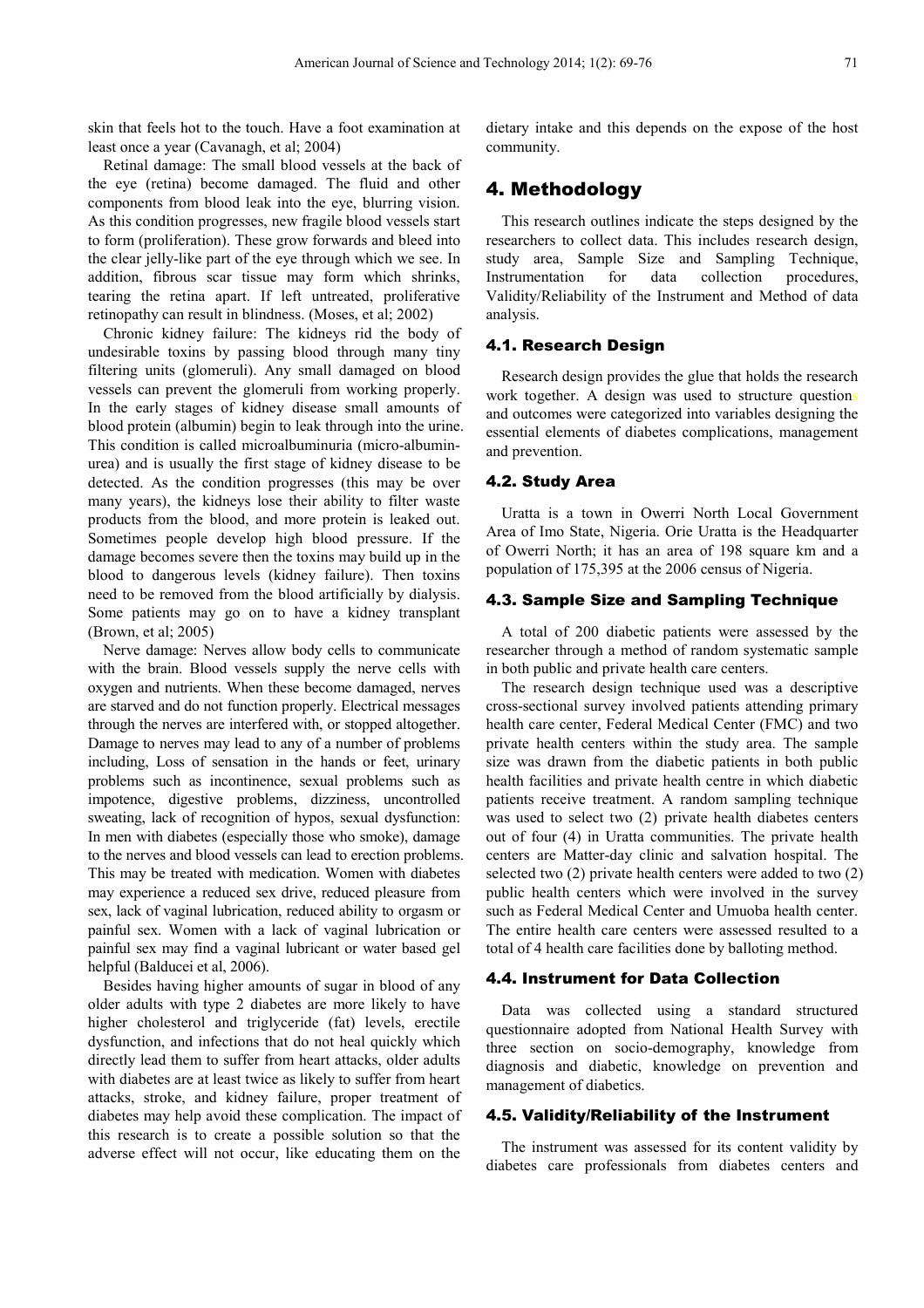reviewed the questionnaire to ensure relevance and charity of the items. The experts that certified diabetes such as diabetes educators, nurses, physicians, clarified appropriate use of terminology such as physical activity instead of exercise, nutrition, glucose monitoring, program amenities, etc in instrument.

#### 4.6. Method of Data Analysis

The data collected were entered into a computer database by statistician using software package for social science (SPSS). Data were analyzed using descriptive measures (such as frequency, percentages and figures) and it was accompanied by simple statistical tests (such as chi-square tests). The adopted confidence level of 95%, a p value of 0.05 (i.e. 5%) or less was considered to be significant.

## 5. Results

#### 5.1. Demographical Data of the Respondents

Data on demographics, in relation to diabetes knowledge and participation of patients in this study was recorded reliably within the time period. There is no missing variables observed or/variables having invalid/unknown values in this work. This was due to the good understanding of the respondents in data collection, routinely recorded in the dataset used for analysis. The majority of patients were between 45 and 55 years of age with (30%) as shown in figure 1. The age mean duration of diabetes increased significantly over the same period (P=0.087) in table 1.

In table 1, the gender of the respondents recorded as follows; male had  $75(37.5%)$  while female had  $125(62.5%)$ . In regards to educational level, majority of respondents were seen at tertiary level (48.5%, followed by secondary 34.5%). Primary level had 8% and no school at all recorded 9%. Service users, aged 40-50 years (35.0%) and 50-60 years (30.5%) reported that they were diagnosed first at the stated ages. Age of 20-30 years had 16(8.0%) and for those in 60 years above had (15%), there was no clear pattern with age for diabetes occurrence. In figure 2, the respondents who had been diagnosed with diabetes reported that they had received 'the right amount' of verbal information when they were first diagnosed: yes had 33.5% compared with 66.5% that said no.

During the development of the questionnaire it became clear that many people with diabetes are unsure as to whether they have Type 1 or Type 2; therefore the questionnaire included three questions to help ascertain probable diabetes type (see table 2). Respondents were asked if they had Type 1 or Type 2 diabetes; 2% said Type 1, 78% said Type 2, and 20% said that they did not know. Using the classification of probable diabetes types, 2% of respondents were classed as having Type 1 diabetes and 78% *Figure 2. Shows the education of patient about the management and*  classed as having Type 2 diabetes.

*Table 1. Sex of the respondents.* 

| <b>Variables</b>                                 | $Frequency(N=200)$ | Percentage $(\% )$ |  |
|--------------------------------------------------|--------------------|--------------------|--|
| Male                                             | 75                 | 37.5               |  |
| Female                                           | 125                | 62.5               |  |
| Total                                            | 200                | 100.0              |  |
| Educational level of the respondents             |                    |                    |  |
| Primary                                          | 16                 | 8.0                |  |
| Secondary                                        | 69                 | 34.5               |  |
| Tertiary                                         | 97                 | 48.5               |  |
| None                                             | 18                 | 9.0                |  |
| Total                                            | 200                | 100.0              |  |
| Age of the diabetic patient when first diagnosed |                    |                    |  |
| $20-30$ yrs                                      | 16                 | 8.0                |  |
| $30-40$ vrs                                      | 23                 | 11.5               |  |
| $40-50$ vrs                                      | 70                 | 35.0               |  |
| $50-60$ vrs                                      | 61                 | 30.0               |  |
| $60-70$ vrs                                      | 30                 | 15.0               |  |
| Total                                            | 200                | 100.0              |  |

P-Value of age (P=0.087)

*Table 2. Type of diabetes the patients were diagnosed of.* 

| <b>Variables</b> | Frequency $(N=200)$ | Percentage $(\% )$ |
|------------------|---------------------|--------------------|
| Type 1           |                     | 2.0                |
| Type 2           | 156                 | 78.0               |
| Don't know       | 40                  | 20.0               |
| Total            | <b>200</b>          | 100.0              |



*Figure 1. Age of the respondents.* 



Education of patient about the management and prevention of diabetes

*prevention of diabetes.*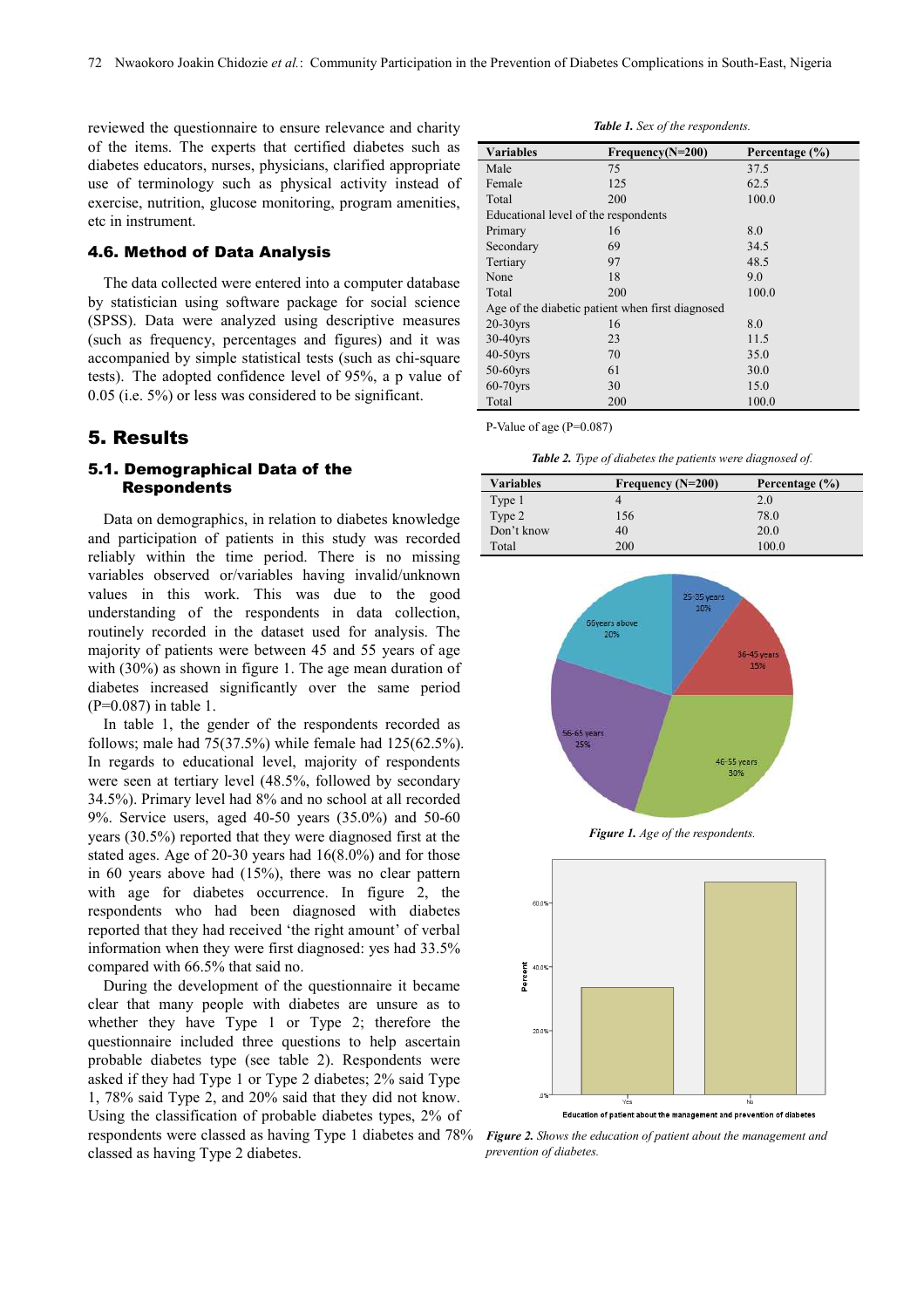#### 5.2. Check-Ups for People with Diabetes

Figure 3, shows service users that were asked where they went for their diabetes check-up/treatment (i.e. an appointment at which their test results and treatment are reviewed). Overall, the majority of service users were seen at general hospital clinic 85(42.5%, compared with 55(27.5%) at their private doctor healthcare centre). There were differences according to diabetic patients that some of them attend somewhere else 33(16.5%) and those stated that they never had diabetes check-up recorded 27(13.3%).



*Figure 3. Shows accessible diabetes check up/ treatment centers within the community.* 

Most people were positive about how convenient it was for them to get to their diabetes check-up. The recorded percentage of respondents shown that they find the place where they go for their diabetes check-up very convenient as 63(31.5%); while greater patients of 72(36.0%) found it fairly convenient, 42(21% ) described the location as not very convenient and not convenient at all had 23(11.5%) as seen in table 3. Respondents were asked how many times in the last 12 months they had a diabetes check-up in table 3. Thirty-seven percent said twice, 18.5% said once, 14% said three or more times, 17% said they don't know and 13.5% had not had a check-up in the last 12 months.

Figure 4, shows HbA1c test–Measures long-term or 'average' blood glucose level. This is one of the best ways to see if a person's diabetes is well managed. HbA1c test (57.5%) of respondents reported don't know, no answer from the respondents had 37.5% while yes of having done HbA1c test when diagnosed of diabetes had 5.5%.

*Table 3. Check-ups for people with diabetes convenient of the diabetes to the patients.* 

| <b>Variables</b>                         | Frequency $(N=200)$ | Percentage (%) |  |
|------------------------------------------|---------------------|----------------|--|
| Very convenient                          | 63                  | 31.5           |  |
| Fairly convenient                        | 72                  | 36.0           |  |
| Not convenient                           | 42                  | 21.0           |  |
| Check-up done at home                    | 23                  | 11.5           |  |
| Total                                    | 200                 | 100.0          |  |
| Diabetes check-up for the last 12 months |                     |                |  |
| None                                     | 27                  | 13.5           |  |

| <b>Variables</b>                                                                                        | Frequency (N=200)<br>Percentage (%) |       |  |  |
|---------------------------------------------------------------------------------------------------------|-------------------------------------|-------|--|--|
| Once                                                                                                    | 37                                  | 18.5  |  |  |
| Twice                                                                                                   | 74                                  | 37.0  |  |  |
| Three or more                                                                                           | 28                                  | 14.0  |  |  |
| Don't know                                                                                              | 34                                  | 17    |  |  |
| Total                                                                                                   | 200                                 | 100.0 |  |  |
| Last time the patient received care from care giver and discussed<br>alternative way to manage diabetes |                                     |       |  |  |
| No discussion at all                                                                                    | 36                                  | 18.0  |  |  |
| Yes discussed about it                                                                                  | 164                                 | 82.0  |  |  |
| Total                                                                                                   | 200                                 | 100.0 |  |  |
| Not given the chance to discuss the personal idea of the management                                     |                                     |       |  |  |
| Yes                                                                                                     | 31                                  | 15.5  |  |  |
| N <sub>0</sub>                                                                                          | 169                                 | 84.5  |  |  |
| Total                                                                                                   | 200                                 | 100.0 |  |  |
| Examination of blood pressure/cholesterol for the last six month as                                     |                                     |       |  |  |
| indication of diabetes complication                                                                     |                                     |       |  |  |
| Yes                                                                                                     | 172                                 | 86.0  |  |  |
| N <sub>0</sub>                                                                                          | 28                                  | 14.0  |  |  |
| Total                                                                                                   | 200                                 | 100.0 |  |  |



*Figure 4. Shows patients had blood tests to determine the average blood glucose called HbA1c in last 12 months.* 

#### 5.3. Involvement in Decision Making and Care Planning

The findings in table 3, suggest that respondents tended to be fare when it came to having the opportunity to discuss goals and ideas about the best way to manage their diabetes. However, given the chance to discuss medications, and to agree with appointments and care plans about the diabetes management. Just greater part 164(82%) of service users reported that they always discussed their ideas about the best way to manage their diabetes, whereas 18% reported that they did so rarely/not at all.

Respondents were asked whether they were given a chance to discuss different medications as seen in table 3. Fifteen-five percent of respondents said yes to the question asked, and larger of them said no as they were not given the chance 169(84.5%). For blood pressure/cholesterol checked in the six month as shown in table 3. Respondents were also asked whether they had received their blood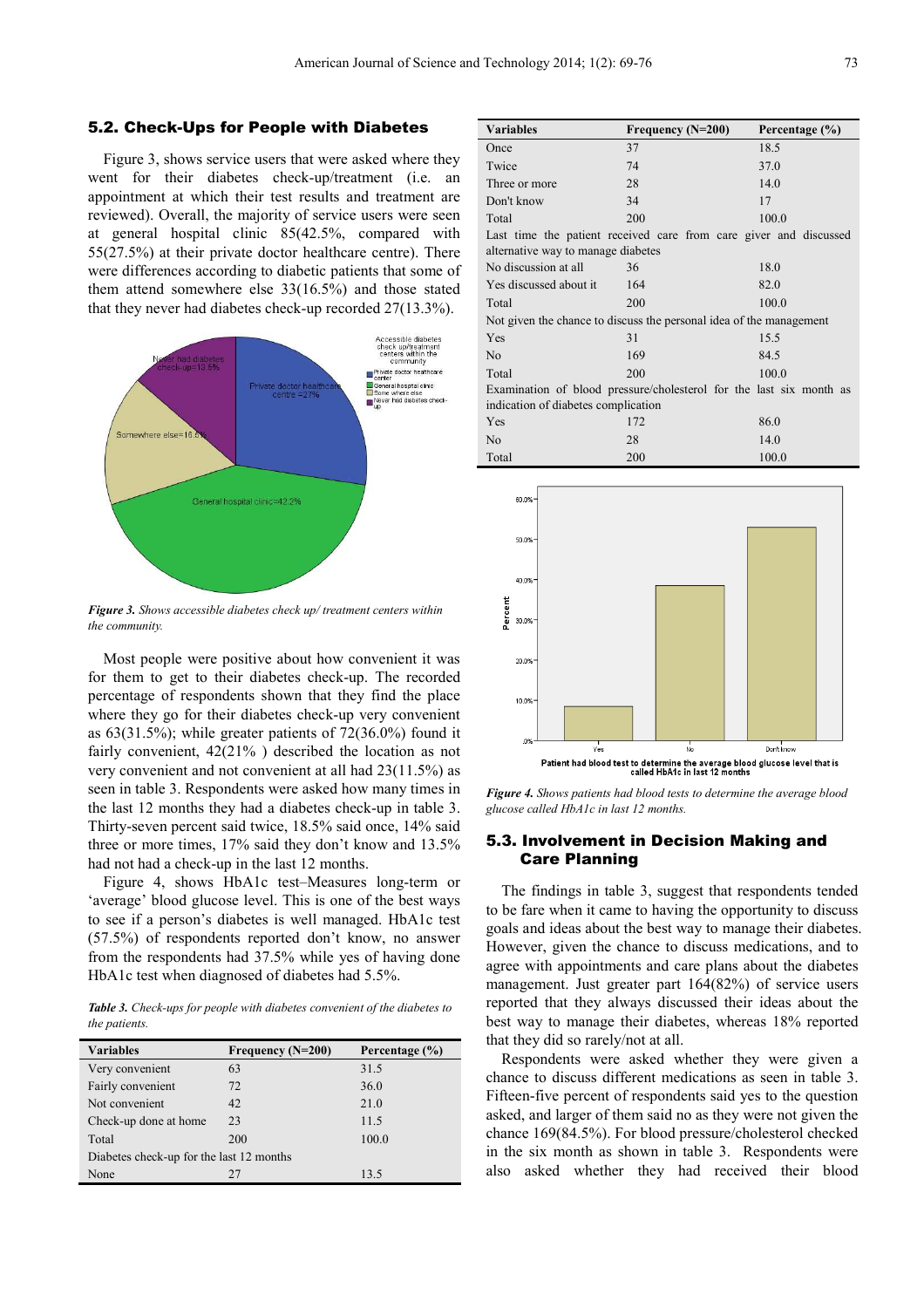pressure/cholesterol check-up for indication of cardiovascular diseases in diabetes complication, (86%) said they had while 14% said no.

Urine test for protein- Checks for the presence of protein, to test kidney function. Diabetes is the most common cause of kidney failure. Respondents were asked what they considered to be the purpose of the urine test, (for presence of protein or glucose in urine). The test should be conducted to test for the presence of protein, to check kidney function. (25%) of the respondents said they did not know what the test was for. Twenty seven-five percent (27.5%) of respondents thought that the urine test was carried out to check for the presence of protein while 47.5% of the respondents said the urine test was for glucose as shown in table 4. In the same table 4, bare-feet-Foot complications can be a major concern for people with diabetes, particularly when glucose is poorly controlled. Forty four-five percent (44.5%) of respondents had their bare feet examined. Respondents with diabetes said don't know had (24.5%) compared to those have not had their bare feet examined (31%).

#### 5.4. Methods of Controlling Diabetes

Respondents were asked 'How do you control your diabetes nowadays?' Overall, 8(4%) said with tablets, 112(56%) said with diet, 25(12.5%) physical activity and 55(27.5%) said with insulin.

Medication use, Seventy two-five percent of service users said that they took medication for other diabetic conditions and 27.5% of the respondents said they were not taking medication for other conditions as indicated in table 4. Respondents who took medication were asked about what type of medication(s) this was seen in table 4. Forty five percent took tablets for 'high blood pressure and eye disease', 35% for 'high cholesterol', and 20% for 'heart disease'.

*Table 4. Urine test for protein.* 

| <b>Variables</b>                                                      | <b>Frequency</b> | Percentage     |  |
|-----------------------------------------------------------------------|------------------|----------------|--|
| Patients purpose of urine test Checks for the presence of protein, to |                  |                |  |
| test kidney function                                                  |                  |                |  |
| To test for protein                                                   | 55               | 27.5           |  |
| To test for glucose                                                   | 95               | 47.5           |  |
| Don't know                                                            | 50               | 25             |  |
| Total                                                                 | 200              | 100            |  |
| Had of bare                                                           |                  |                |  |
| Yes                                                                   | 89               | 44.5           |  |
| No                                                                    | 62               | 31.0           |  |
| Don't know                                                            | 49               | 24.5           |  |
| Total                                                                 | 200              | 100.0          |  |
| Personal knowledge and control measures of diabetes                   |                  |                |  |
| Use of insulin                                                        | 55               | 27.5           |  |
| Use of tablets                                                        | 8                | $\overline{4}$ |  |
| Use of diets                                                          | 112              | 56.0           |  |
| Through physical activities                                           | 25               | 12.5           |  |
| Total                                                                 | 200              | 100.0          |  |
| Use of medication for other diabetes complications                    |                  |                |  |
| Yes                                                                   | 145              | 72             |  |
| N <sub>o</sub>                                                        | 55               | 27.5           |  |
| Total                                                                 | 200              | 100.0          |  |
| Type of medication used by the patients for other conditions          |                  |                |  |
| Tablets for high blood                                                | 90               | 45             |  |

| <b>Variables</b>                                                        | Frequency | Percentage |  |
|-------------------------------------------------------------------------|-----------|------------|--|
| pressure, eye disease                                                   |           |            |  |
| Drugs for high cholesterol,                                             | 70        | 35         |  |
| kidney disease                                                          |           |            |  |
| Drug for heart disease                                                  | 40        | 20         |  |
| Total                                                                   | 200       | 100        |  |
| Visitation period of the patient to dietician in a year                 |           |            |  |
| Weekly basis                                                            | 34        | 27         |  |
| Monthly basis                                                           | 78        | 39         |  |
| Yearly basis                                                            | 68        | 34         |  |
| Total                                                                   | 200       | 100        |  |
| Personal knowledge about the food intake to help manage the diabetes    |           |            |  |
| Yes                                                                     | 44        | 22         |  |
| N <sub>0</sub>                                                          | 156       | 78         |  |
| Total                                                                   | 200       | 100        |  |
| Advice on personal kind of food to eat                                  |           |            |  |
| Yes                                                                     | 161       | 80.5       |  |
| N <sub>0</sub>                                                          | 39        | 19.5       |  |
| Total                                                                   | 200       | 100        |  |
| Advice on the physical activities of the patients by diabetes educators |           |            |  |
| Not at all                                                              | 13        | 6.5        |  |
| Some of the time                                                        | 61        | 30.5       |  |
| Always                                                                  | 125       | 63.0       |  |
| Total                                                                   | 200       | 100.0      |  |

#### 5.5. Dietician

More than ninety percent of all respondents had seen a dietician in the table 4. Over a third 78(38.4%) of the respondents had seen a dietician in monthly basis compared with 54(27.6%) of respondents that saw a dietician on a weekly basis. Respondents on yearly basis visitation had 68(33.5%).

The findings in table 4, also suggest that people with diabetes were less likely to be provided with advice aimed at helping them to adopt a healthy lifestyle. Respondents who were asked whether they had personal knowledge on how to manage diabetes, (22%) said yes, they use their personal knowledge while no personal knowledge were (78%) and also personal advice on the kinds of food to eat were (80%) while no personal advice on the kinds of food were 20%. Levels of physical activity, respondents said always 125(63%). Those of the respondents stated not at all were 13(6.5%); some of the times according to respondents were 61(30.5%).

#### 5.6. Participation in Education or Training Courses

Respondents were asked a series of questions on whether they had attended an education or training course on how to help themselves in managing their diabetes when organized by community. Those who had not attended a course were asked to give reasons why they had not. Overall, 124(62%) of respondents agreed that their community do organized training program on diabetes while 38% disagreed. Respondents that said yes (55%) they had participated in an educational training course on how to manage their diabetes while 45% said no as seen in table 5. Respondents who had taken part in an educational training course on how to help manage their diabetes in either normal or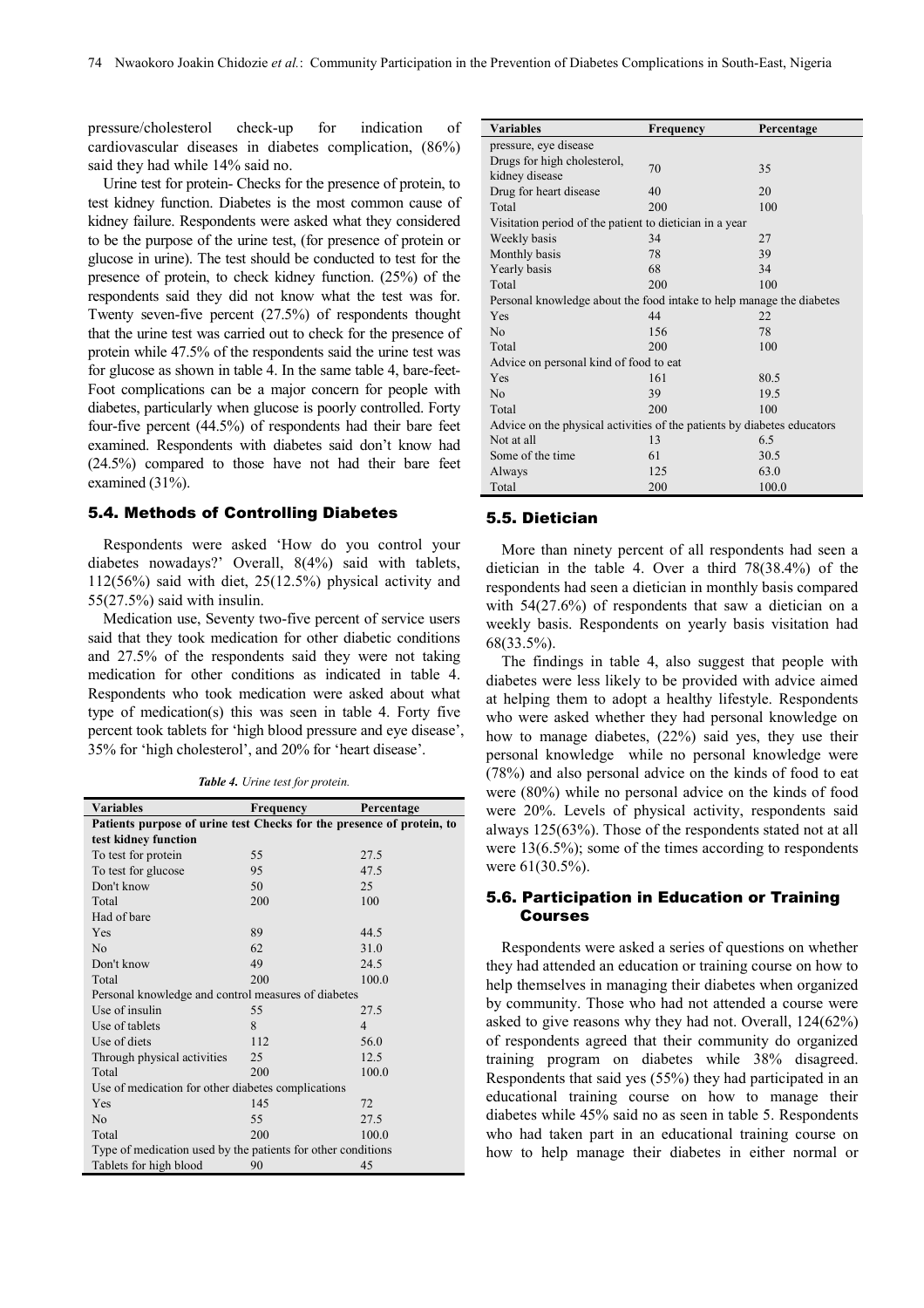complication were asked whether their community health workers understand the training course.

| <b>Table 5.</b> Participation in education or training courses. |  |  |
|-----------------------------------------------------------------|--|--|
|-----------------------------------------------------------------|--|--|

| <b>Variables</b>                                                    | Frequency | Percentage                                                     |  |
|---------------------------------------------------------------------|-----------|----------------------------------------------------------------|--|
|                                                                     |           | Community education and training programs on the management of |  |
| diabetes                                                            |           |                                                                |  |
| Yes                                                                 | 124       | 61.2                                                           |  |
| N <sub>0</sub>                                                      | 76        | 37.8                                                           |  |
| Total                                                               | 200       | 100                                                            |  |
| Community involvement in provision of free medical care to diabetes |           |                                                                |  |
| Yes                                                                 | 110       | 55                                                             |  |
| N <sub>0</sub>                                                      | 90        | 45                                                             |  |
| Total                                                               | 200       | 100                                                            |  |

The majority of respondents (70%) who had attended an educational training course on how to manage their diabetes found that the course was taught in a way that it was 'very easy to understand', 30% found it 'fairly easy to understand' as seen in figure 5.



*Figure 5. Community health workers understanding on management of diabetes.* 

There is a significant relationship between physical activity and occurrence of diabetes complications in the study communities ( $p$ < 0.000\*) as table 6 shown. The results indicated significant association between food intake and occurrence of diabetes. There were no differences in the level of education between diabetic patients and diabetes complications (p< 0.0011\*). Therefore, there is a significant relationship between education and occurrence of diabetes complications.

*Table 6. Association between variables of interest and diabetes complications (Chi square [X<sup>2</sup> ] and p-values).* 

| <b>Variables</b>                                                                  | $X^2$ values | p-values |
|-----------------------------------------------------------------------------------|--------------|----------|
| Association between level of education<br>and diabetes complications              | 95.000       | $.0011*$ |
| Association between food intake and<br>occurrence of diabetes complications       | 62.720       | $.000*$  |
| Association between physical activity<br>and occurrence of diabetes complications | 96.490       | $.003*$  |

\*significant, p<0.05, diabetes complications

#### 6. Discussion

This study discussed the results obtained from the questionnaire survey used in obtaining information on the prevention of the diabetes complications in the study area. The study reveals that maximum number of the affected patients were between (45–55) years of age consisting of more women than men, this is as a result of changes in pattern of diet, moderate physical activities, because some of the women do not engage at all in any physical exercise, some of them gave reasons as lack of time due to their nature of work. The respondent profile consisted of more women than men (62.5% women and 37.5% men) and it was opposite of the survey's sampling frame profile (which was 55% men and 45% women) conducted by Jenny (2007). Almost half of the samples were aged 45-55 and 55-66 years or over. This age range from  $40 - 50$  years and 50 – 60 years were the highest age bracket diagnosed with diabetes who reported that they have not received the right amount of verbal information about the disease which may lead to complications. Unlike the younger and middle age group (20-30years) who are too conscious and had much attention on the preventive measures of diabetes. In addition, higher socio-economic status was associated with decreased physical activity and prevalence of obesity which predisposed diabetes cases. (Ahmed, et al; 2000).This seems to suggest that the fat intake differs across socioeconomic and cultural groups in different states in Nigeria. The majority of people receiving treatment and check-up were seen at the general hospital clinic (42.5%) when compared to other studies done in Thailand where people visit any convenient hospital or clinic of his choice (Heisler, et al; 2003). The reason people in the study communities found general hospital clinic more preferable because of it was cheap and easy to asses because it is a government clinic where they can afford the bills compared to non government or private ones around. In respect to HbAIc test, this measures long-term or "Average" blood glucose level in the diabetic patients. It is one of the best ways to see if a person's diabetes is well managed. From the result, (67.5%) of type 2diabetic patients reported that they have not had the HbAIc test, which indicated that respondents with diabetes have not had a good information on the HbAIc test. This proportion is similar to the estimate by Diabetes UK that up to 69% of people with diabetes has Type 2 (Jane et al, 2006).

Only small fraction of the participants had adequate HbAIc levels and the group with no access to health care had similar values of mean in HbAIc test compared to the rest of the groups. A total of (84%) of the population with HbAIc was poorly controlled and more than half of these had levels above (12%). In respect to people with different types of diabetes, majority of the respondents were diagnosed with type 2 (78%) when compared with the work done in North Africa with 90-95% of type 2 diabetes.(Kadiki et al; 2002).Use of insulin is delayed and it indicated in a small number of cases (6.8%) compared to